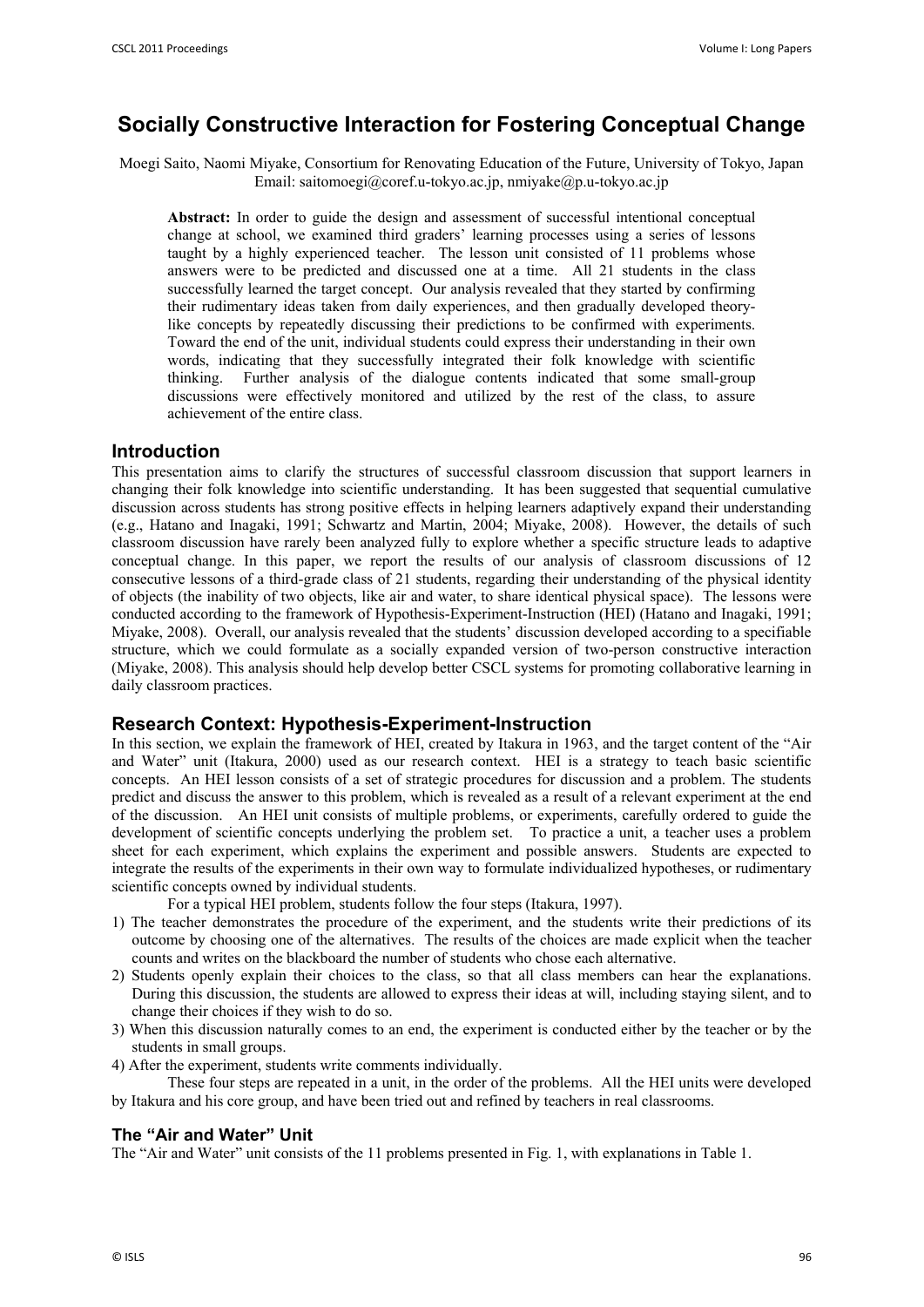

Figure 1. Depictions of the 11 Problems in the "Air and Water" HEI Unit.

Table 1: Wording of the 11 problems in the "Air and Water" HEI unit.

| Problem 1. When an empty glass is pushed into water upside down, will the water come into the glass?           |
|----------------------------------------------------------------------------------------------------------------|
| Problem 2. If you place a crumpled piece of paper in the glass and do the same as in Problem 1, will the paper |
| get wet?                                                                                                       |
| Problem 3. An upside-down glass with water inside is in the water. When you lift it up through the surface of  |
| the water, what will happen to the water in the glass?                                                         |
| Problem 4. What will happen when you suck air through a straw from an upside-down glass in the water?          |
| Problem 5. Which dropper sucks more water, one whose tip is deep in the water or one whose tip is shallow?     |
| Problem 6. Can water be sucked through a 1m straw?                                                             |
| Problem 7. A can of juice has just one hole on top. When the can is turned upside down, will some juice        |
| come out of it?                                                                                                |
| Problem 8. Will some juice come out of a can that has two holes on its top and is turned upside down?          |
| Problem 9. Suppose you put the can used in problem 8 deep into the water, keeping your finger tight on one of  |
| the holes. Will some water go into the can?                                                                    |
| Problem 10: What will happen to the can in problem 9 if you let your finger go?                                |
| Problem 11: Will some soy sauce come out of its container if you put your finger onto the hole on its top?     |

These 11 problems can be classified into two subsets, Problem 1 (P1) to P6, and the rest. The first set includes problems whose answers are justifiable with daily experiences. Their answers are easy to imagine because the problems ask for direct sensing, as "visible" bubbles (P1, 2, 3, and 5) or "sense of mouth" (P4 and 6). In contrast, the situations of P7 to P10 are difficult to imagine because they do not often occur in the students' daily lives. These problems require learners to rely on their newly formed hypotheses, from predicting and observing the experiment results in the previous problems. The last problem, P11, can be answered by relying on either daily experiences or newly learned understanding, or both.

The problems in a unit are ordered so that answering the latter problems encourages active integration of the experiences gained through the preceding problems. The hypotheses required to answer the latter problems require higher-order abstractions of the experiences gained through the former problems. Miyake (2009) proposed a four-stage model of conceptual change (Table 2), where the concepts at both levels 1 and 2 could be formed based on individual experiences, while those at levels 3 and 4 require integration of different perspectives socially distributed among different individuals. According to this model, in the "Air and Water" unit, P1 to P6 can be answered with understanding at levels 1 and 2, while answering problems after P7 requires integration of different perspectives among learners.

Table 2: Four-stage model of conceptual change.

| Level 4   Scientific concept, created and shared in the scientific community                                 |
|--------------------------------------------------------------------------------------------------------------|
| Level 3 Confirming explanation by integrating many ideas, including "textbook" scientific concepts           |
| Level 2   Rules of thumb created by accumulating one's own (yet many) perspectives from different situations |
| Level $1^t$ Explanation or "theory" like folk concept based on one incidence                                 |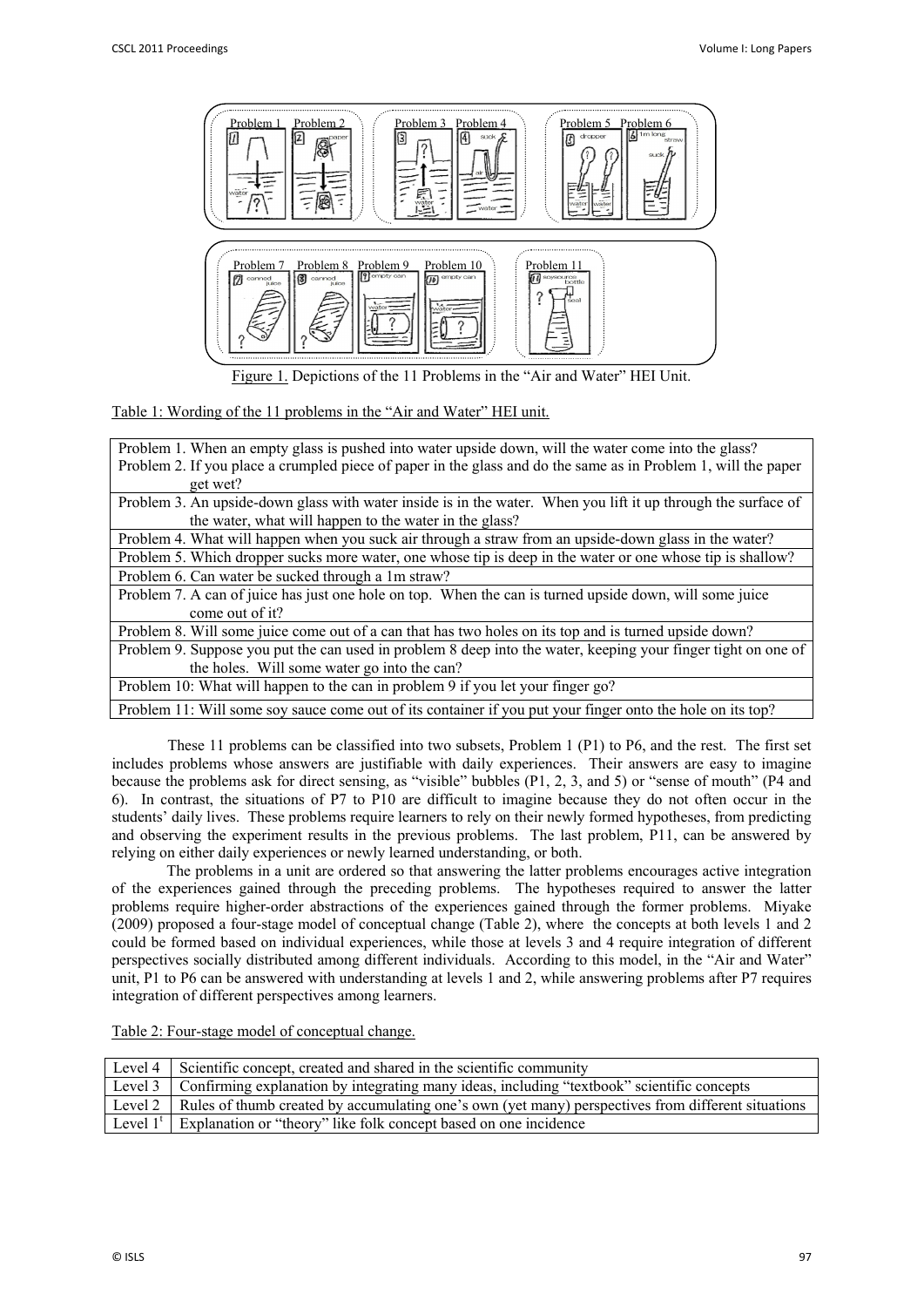## **Hypotheses**

Judging from the model in Table 2, we hypothesized that answering problems after P7 required level 3 and up collaborative integration of one's own multiple experiences and those of others. In order to test this hypothesis, we analyzed the predictions made before and after the discussion, accuracy of the predictions, and number of utterances made by the class as well as by each individual student during the discussion and after the experiments, for each of the 11 problems. More specifically, we tested whether the students' predictions of the experimental results for P1 to 6 were different from those for P7 to 11. While the prediction of correct answers tended to be high for P1 to P6 even before the discussion, it could be low for the earlier problems of the latter set (P7 and 8), and gradually increase toward P11. The predictions would also be more discrepant before and after the discussions for the latter set of problems. We also tested whether we could identify collaborative construction of abstracted concepts of level 3 and up in the discussion of the problem set of P7 to P11.

## **Data Analysis and Results**

## **The Data**

The data came from the "Air and Water" unit in an HEI class conducted in May and June of 2002. Twenty-one third graders participated in 12 lessons taught by a highly experienced HEI teacher, Yuko Saito, who voluntarily kept records of the students' answers and discussions using hand-written notes and voice recordings.

Figure 3 indicates the shift of predictions over the 11 problems. Each box corresponds to a problem in the unit, in order. In each box, the white bars indicate the number of choices made before discussion; the choices included the alternative answers of A, B, C, and D; the circled one (e.g., B for P1), is the correct answer. The black bars indicate the number of choices made after the discussion but before the experiment.

## **Predictions of Answers**

For P1 to P4, the students tended to choose the correct alternative from the beginning and to stay with it after discussion (Fig. 3). For P5 and 6, they experienced a slight discrepancy between the two choices, but tended to choose the correct answer after discussion. This difference between P1 to P4 and P5 and 6 may be due to the ease of finding reliable reasons for choices: P1 to 4 could have been answered by remembering ordinary experiences at home (e.g., taking a bath). In P5 and 6, the problem situation shifted away from such familiar scenes to those using tools often found in a science class. With P7, the pattern suddenly changed, with no one choosing the correct answer even after discussion. The same phenomenon happened again for P8; however, with P9, the students recovered and were once again able to predict correctly how the experiment would turn out. They were shaken again on P10; however, they were all able to predict the correct answer to the last problem, P11. The overall pattern indicates that at the end of the unit, all the students in this class somehow successfully formed a rudimentary concept of physical identity, at least with regard to whether or not air and water could share the same physical space. The shift pattern matched what we hypothesized in Section 2.



Fig. 2. Student's Choices of Alternative Answers for Each Problem in the "Air and Water" HEI Unit.

## **Shift Pattern of Predictions**

If the shift pattern of predictions matched our hypothesis (1), we could expect to observe a corresponding trend in the number of level 3 and up utterances in our model in Fig. 2. We analyzed the contents of the student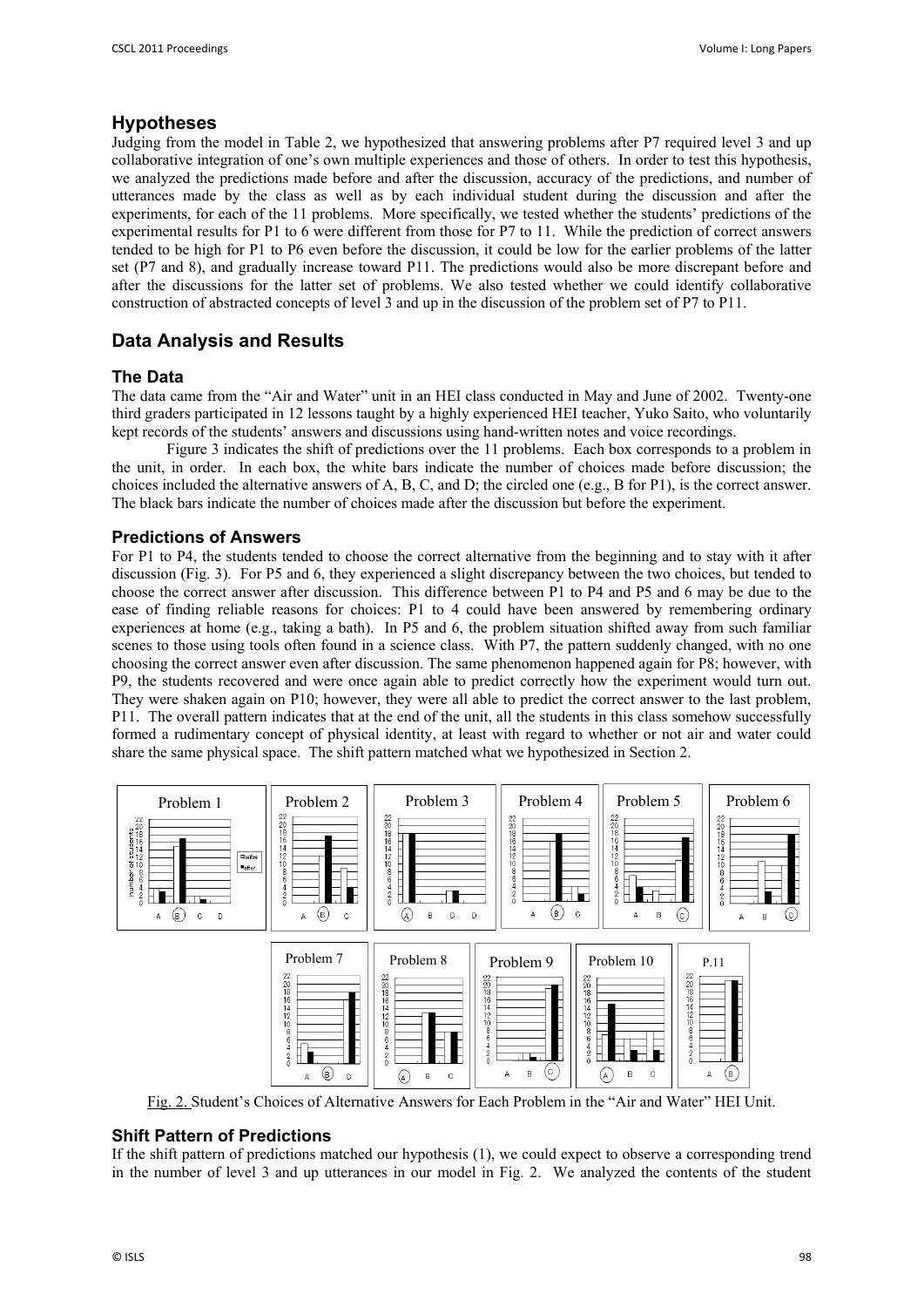discussion to test this hypothesis. For an utterance to be classified as level 3 and up, it had to include expressions about the inability of air and water to share the same physical space (e.g., "The seal stops the air. When the air can't move, the water won't move, either" for P11). An utterance such as "I have tried such an experiment with a wash bowl in the bath" for P1 would not be level 3 or above. The correspondence rate of coding by two coders was 94%.

Figure 3 depicts the pattern we observed. The bars for each problem indicate the number of utterances at all levels. The black bars at the bottom indicate the number of level 3 and up utterances for each problem. As we hypothesized, for P1 to P6 the students did not talk much at level 3 or up, though some could express such understanding as early as P1. For P7, again as we expected, the number of level 3 and up utterances was close to zero, with only two students expressing such understanding. Thereafter, the number rose sharply for P8 but decreased toward the end of the unit, as the total number of utterances also decreased. This trend differed from our expectation, yet the level 3 and up utterances for P7 to 11 totaled 63, which was much higher than the total of 38 for P1 to 6. The average number of such utterances was 6.3 for P1 to P6, and 12.7 for P7 to P11.



Figure. 3. Number of Students' Utterances during Discussion in the "Air and Water" HEI Unit.

This trend could be interpreted as indicating that most of the students succeeded in changing their folk theory (i.e., rule of thumb based on everyday experiences) into more scientific theory-like understanding by bridging two different types of problems. However, level 3 and up utterances existed even at P7 (though the owners did not make the correct prediction), and at P8 nobody could predict correctly even though many utterances were coded as level 3 and up. Thus, this quantitative whole-class analysis did not seem to provide enough information to confirm our hypotheses. To go one step further, we analyzed each student's utterances.

## **Coding of Discussion Patterns in Terms of Role Exchange**

In order to identify a pattern among the discussions, we used the framework of constructive interaction developed and tested for a two-person joint problem. According to this framework, role exchange of task-doing (uttering ideas) and monitoring (listening) appears to be responsible for abstracting understanding (Shirouzu et al., 2002). It has been proposed that this mechanism happens socially to induce collaborative conceptual change (Miyake, 2008), or to help learners collaboratively change their folk theory into a scientific concept, as indicated in the model described above (Miyake, 2009). In order to test this idea, we coded the patterns of turn-taking during the discussion of the 12 lessons into two categories of role exchange: individual sequence and group dialogue, defined as follows.

**Individual sequence** Learners take turns to express their ideas in succession. Illustratively, utterances would move as A>R>F>C>H…. This is a linear successive role exchange in which a single person's verbalization is handed down sequentially to the next person. Though there is not much chance for constructive interaction among the speakers, this process assures an equal chance for all class members, and thus is sometimes preferred by teachers (CoREF, 2010).

**Group dialogue** Role exchange can happen socially, involving groups. In a class discussion, a small group of two to three students may engage in a positive discussion, exchanging roles of task-doing and monitoring among them for a while. Yet at the same time this group as a whole could be assuming the role of **task-doing** to the whole class, possibly working as a core or leading group of the lesson, whose discussion can be **monitored** by the other students in the class. When this group's discussion comes to a halt for some reason, a different group of students takes over the task-doing role by starting their own discussion to be monitored by the rest of the students. Such a shift of speakers exhibits a pattern, such as  $A>B>A>B$  followed by C>D>C>D, then by B>D>E>F>D>F.

Which pattern leads the class to a more successful conceptual change? If teachers' preferences are relevant, we would expect to observe more individual sequences in successful lessons such as those we analyze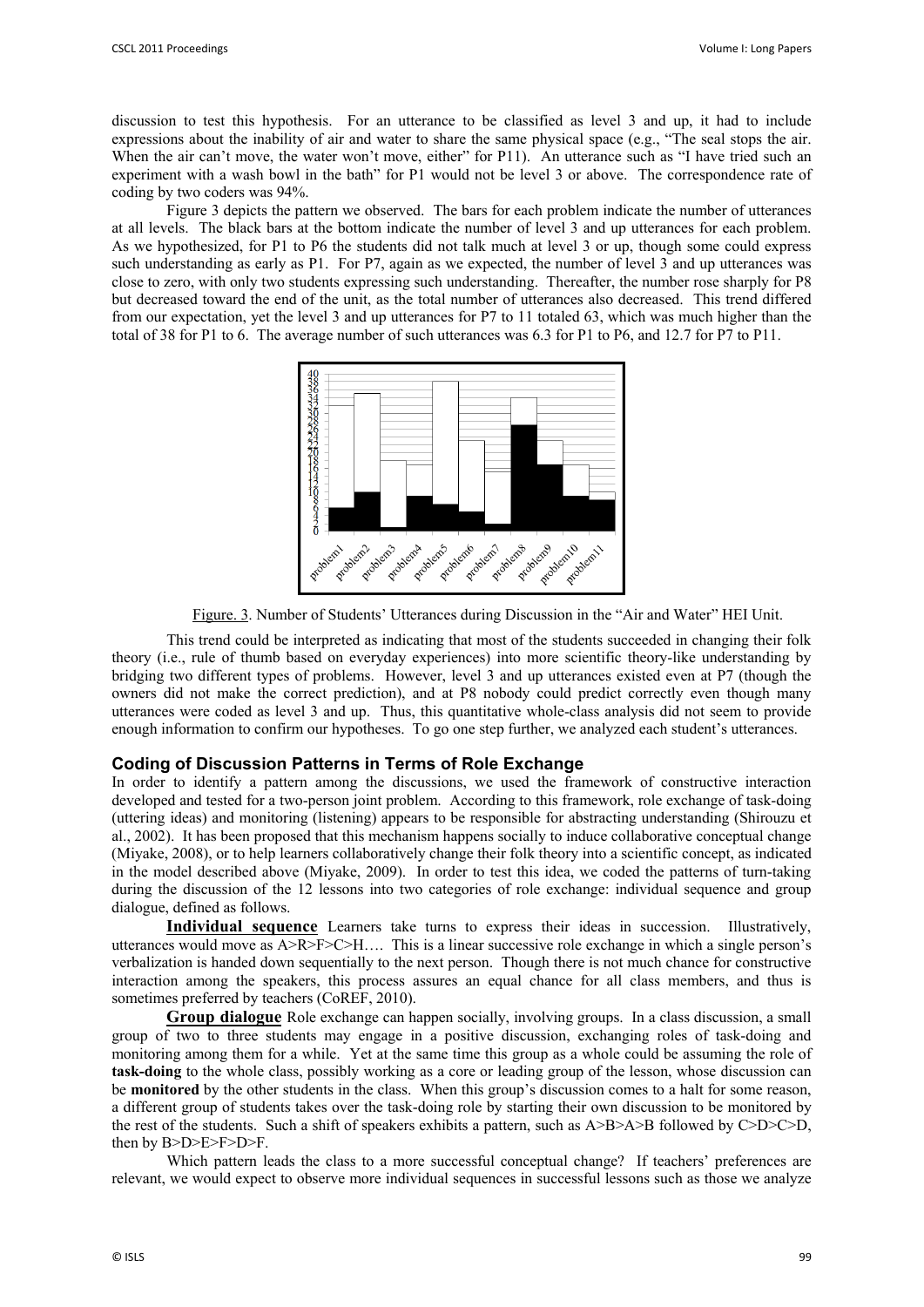here. A prediction based on the rigid formulation of the constructive interaction framework also favors individual sequences because it requires each participant to experience both roles. Yet we can also expect group dialogues to lead to successful learning, as we observe a small group of selected class members engage in a long heated class discussion, which is monitored rather positively by the other members. If our analysis identifies this group-based pattern, this result may lead to new understanding of how to design and support such activities more positively than before.

## **Analysis of Role-exchange Patterns in Group Discussion**

We analyzed the role-exchange pattern in discussions with the following two procedures.

**Procedure 1** We counted the utterances of each individual student who participated in our data, to determine if any bias existed in the frequencies of role exchange. The students were assigned letters A to U based on the number of utterances, where the most frequent talker was A.

**Procedure 2** For each of problems P7 to P10, we tabulated the shift to the task-doing role identified as a talker of her/his opinion. We also analyzed utterances relevant to conceptual change.

The data consisted of 263 utterances, 9 of which were uttered by the teacher. Because all her utterances were made in an effort to control the progress of the student discussion (e.g., "We don't have enough time. Let's experiment"), they were not coded, leaving 254 student utterances for this analysis.

## Role-exchange Frequencies

Figure 4 lists the number of utterances for each student in the class, from the one who talked the most (top) to the one who talked the least (bottom). Students are identified alphabetically. Figure 5 indicates the order of students who talked for each problem. It is possible to identify the role exchange pattern (individual-based or group-based), with demographic information on whose comments were followed by whom, when, and how often. In order to identify the interaction patterns, we looked for sequences in which two to four persons iterated their utterances, and coded them as group dialogues (denoted with black cells in the graph). During these group-based exchanges, we assumed that some constructive interaction occurred among the members, by exchanging roles of task-doing and monitoring. This iterative pattern was identified not only by the orderly exchange of utterances but also by content continuity. Utterance numbers 17 to 26 of P8, skipping M's utterance at number 18, is such a case. The white cells indicate no apparent group dialogue, thus representing individual sequences.





Figure. 4. Number of Utterances for Each Student. Figure. 5. Role-exchange Patterns for Each Problem.

We infer from the data in Fig. 4 that if any group-based task-doing occurred, the chances were high that the group included students A, B, and C, and possibly D and E. The graph in Fig. 5 also indicates that during these 11 collaborative problem-solving lessons everyone talked; thus, every student played a task-doing role at least once.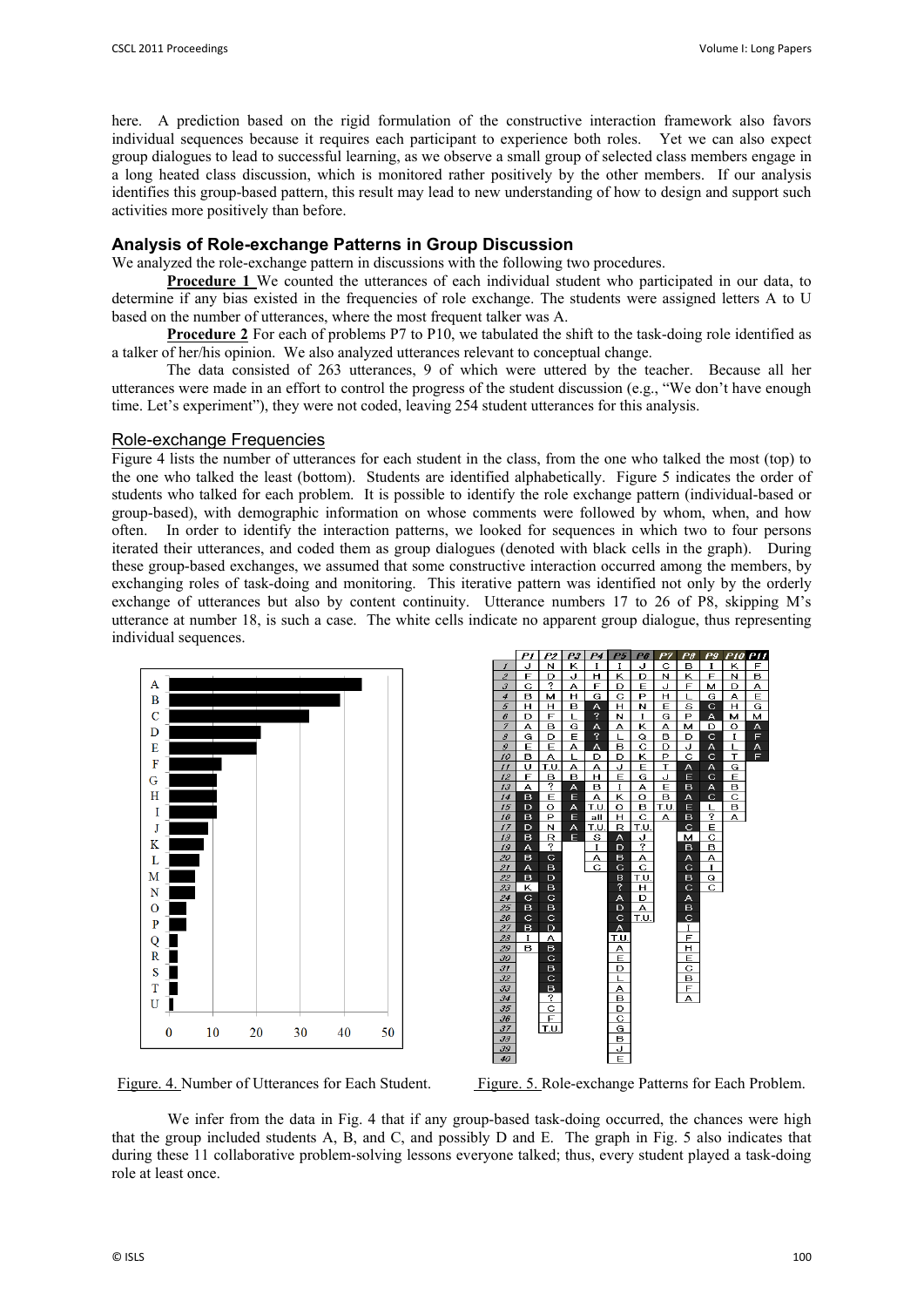In Fig. 5, the percentages of black cells in each column are lower for P1 to P6 (44.8% for P1, 35.1% for P2, 33.3% for P3, 23.8% for P4, 25% for P5, and 0% for P6) than for P8 to P11 (44.1%, 39.1%, 0%and 40%). This result may indicate that for this class, it was necessary for the students to accumulate different perspectives, or expressions based on individually different experiences in the former phase, in order to move on to more constructive group-based interaction regarding a focused sharable topic on which selected members exchanged roles, possibly leading them to raise their understanding (Shirouzu et al., 2002). This group dialogue could have worked as group-based *task-doing*, whose discussion was *monitored* by the rest of the class members.

To analyze the distribution patterns of the black cells in Fig. 4, we must rely more on our observations and interpretation of constructive dialogues. With some caution, we made the following conclusions. Because P7 was a new problem for everyone, each student expressed her/his own ideas, resulting in a long sequence of individual sequences. During P8, after watching what happened to the juice in the can with one hole when it was turned upside-down, the same students appeared to be able to focus on selected aspects of the phenomenon, thus starting some group dialogue on such topics. Two such group discussions could have been highly positive, judging from the number of people involved and the length of the discussions. However, this group task did not seem to have worked fully to adaptively deepen the understanding of the members in the group or the rest of the class, because none of them correctly predicted the result of the experiment (Fig. 2). For P9, students A and C again engaged in group dialogue, as if they had picked up on their interaction for P7, providing a task-doing group for the class to monitor. Because most of the class members were able to answer P9 correctly, this group task-doing could have been effectively monitored by the class members; most of them understood the content of the discussion, and possibly integrated it to deepen their understanding. After this socially implemented constructive interaction between the core groups who were doing the task and the other members who were monitoring, each individual student was ready to express her/his own understanding in her/his own expressions, which led to sequential individual sequences (P10 column in Fig. 5).

## Content Analysis of P7 to P10 Discussions

We examined the contents of utterances during the student discussions of P7 to P10, to confirm whether the contents would fit our interpretation of the Fig. 5 patterns.

Table 3: Excerpts of typical utterances during the discussion session of P7.

|          |                      | I want the juice to come out fast.                                               |
|----------|----------------------|----------------------------------------------------------------------------------|
| $\cdots$ | $\ddot{\phantom{0}}$ | .                                                                                |
|          |                      | The can has only one hole so the air can't escape.                               |
|          |                      | When I punched a small hole in a milk carton, the milk dripped out continuously. |
| $\cdots$ | .                    |                                                                                  |

(N.B. Numbers in the left-most column are orders of the utterances in this session. The letters in the second-to-the-left column denote students, as in Fig. 4.)

In this phase, as indicated in Table 3, students expressed their ideas independently, literally in the fashion of "one after the other." The third and eighth utterances appear to have been based on the speakers' daily experiences.

Table 4: Excerpts of group-based dialogues during the discussion session of P8.

1st Group-based dialogue

| 11 | A | The juice in the can would block the air from coming in.                          |
|----|---|-----------------------------------------------------------------------------------|
| 12 | E | I think the air would enter from both holes and block the juice.                  |
| 13 | B | The air would enter from both holes and pass through the juice in the can.        |
| 14 | A | Oh yes! The air will turn into bubbles and pass through the juice!                |
| 15 | E | If the air blocks both holes, where can the juice come out from?                  |
| 16 | B | When the air enters into the can, the juice would come out. But I don't know how. |
|    |   | 2nd Group-based dialogue                                                          |
| 17 | C | The air won't enter the can because it is filled with juice.                      |
| 18 | M | Oh! I got it!                                                                     |
| 19 | B | C didn't listen to me. I said, "The air passes through the juice in the           |
|    |   | can."                                                                             |
| 20 | A | The can has no space. It is filled with juice.                                    |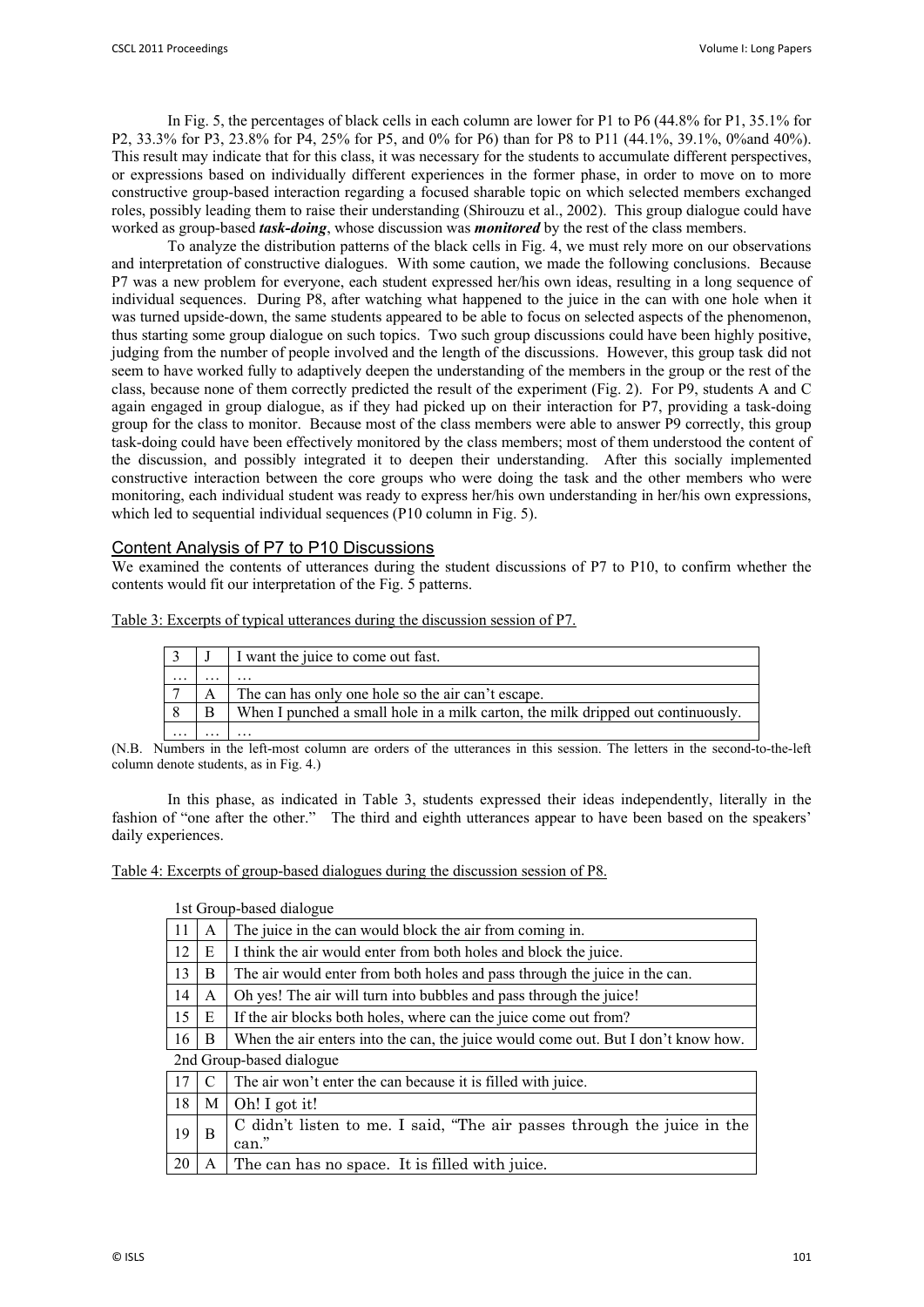| 21     |   | The can is filled with juice. So the air can't break into the can. Why do<br>you think the air can enter the can? |
|--------|---|-------------------------------------------------------------------------------------------------------------------|
| 22     | B | The can has some space on top.                                                                                    |
| 23     |   | $C \mid I$ don't think cans of juice have any space.                                                              |
| 24     | A | Yes, I think so, too.                                                                                             |
| 25     | B | Even a little space is enough for the air to enter.                                                               |
| $26$ C |   | The can is filled with juice. So the air will never break into the can!                                           |

In both of these group dialogues, the group members clearly shared a focus of discussion, taken not directly from their daily experiences but from their observation and interpretation of previous experiments(see Table4). Furthermore, we observed that while the first discussion tended to be about general movements of the air and the juice, the topic of the second discussion was more focused, with more vividly imagined details of the possible phenomena. Judging from this shift of content, we assumed that the students engaged in the second discussion already shared a basic understanding of the target scientific concept that air and water cannot share the same physical space. We also assumed that this discussion was monitored by the other class members, and that each of them compared and integrated the discussion expressions and their own thoughts. During this phase, the listeners monitored the discussion, while students A, B, C, and E expressed and assessed their own understanding.

Table 5: Excerpts of a group-based dialogue during the discussion session of P9.

| 5  | $\mathcal{C}$ | Half of the air would escape from the can when it lies sideways.                                                                             |
|----|---------------|----------------------------------------------------------------------------------------------------------------------------------------------|
| 6  | A             | I think that air tends to rise. So air won't escape from the hole punched on<br>the lower side of the can.                                   |
| 7  | D             | What do you mean?                                                                                                                            |
| 8  | $\mathcal{C}$ | The can will be put deeply into the water. So I think we don't have to<br>worry about the position of the hole.                              |
| 9  | A             | The base of the can would push back the water.                                                                                               |
| 10 | $\mathcal{C}$ | When we tipped the glass in $\leq$ Problem 2>, I remember, the glass was filled<br>halfway with water.                                       |
| 11 | A             | The can with a hole doesn't have a wide mouth like the glass.                                                                                |
| 12 | C             | Small bubbles can pass through even a small hole of the can.                                                                                 |
| 13 | A             | Anyway, I think the position of the can has nothing to do with the<br>amount of water.                                                       |
| 14 |               | I think that all the air would escape from the can when it stands up. So<br>half of the air would escape from the can when it lies sideways. |

Again the students discussed concrete aspects of the problem situation (e.g., whether the can would be standing up or lying sideways, and the position of the hole)(see Table5). Such details were not explicitly expressed in the problem statements; therefore, the students created detailed, concrete images to clarify how much they understood. This activity also appears to help both the students who were discussing as task-doers and those who were listening as monitors, as they went back and forth between scientific abstract expressions (e.g., "air escapes" and "water fills") and concrete images (e.g., of the can, the juice, and the water), as if they were tying their scientific understanding to their daily life experiences.

Table 6: Excerpts of typical utterances during the discussion session of P10.

|    | $K$ The can has two holes. So the water will replace the air that filled the can.                                    |
|----|----------------------------------------------------------------------------------------------------------------------|
|    | The air will escape from one hole, and the water will come in from the other<br>hole.                                |
| 14 | The air will powerfully block the movement of the water.                                                             |
| 17 | The air will escape from the two holes. After the movement of the air, the water will<br>come in from the two holes. |